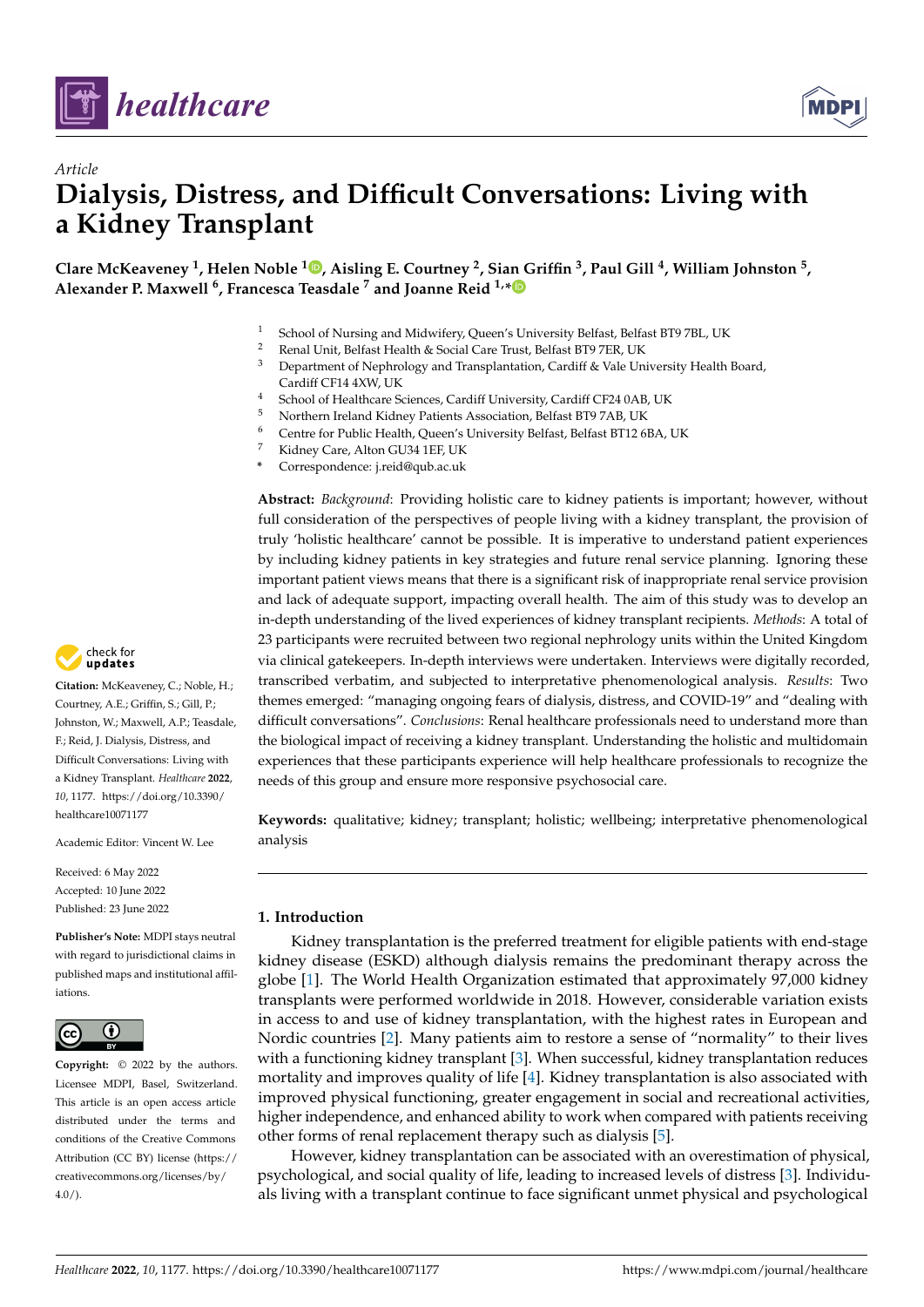challenges involving a new way of life [\[6\]](#page-7-5). The impact of indefinite therapy with immunosuppressive medications and associated side-effects, adherence to infection prevention, and ongoing kidney function monitoring and routine clinic appointments [\[7\]](#page-7-6) can cause significant patient burden. Equally, individuals are at an increased risk of developing psychopathological and psychosocial problems post transplantation as concerns, for example, about graft failure are often forever in the background of most recipients [\[8,](#page-7-7)[9\]](#page-7-8). These latter issues are receiving greater scientific and medical attention because of their association with poorer adherence to post-transplant pharmacological treatment and a higher probability of graft rejection [\[10\]](#page-7-9).

After kidney transplantation, optimal self-management requires individuals to take responsibility to manage their symptoms, treatment, and psychosocial and lifestyle changes. However, poor self-management is common in kidney transplantation with relatively high rates of nonadherence to medications, diet, and exercise [\[11\]](#page-7-10). Qualitative research has played an important role in generating important insights into the multidimensional nature of self-management requirements highlighting the need for tailored holistic interventions [\[12\]](#page-7-11). However, there are very few effective self-management interventions in kidney transplantation which aim to integrate treatment and life goals, with most focusing on medication adherence [\[7](#page-7-6)[,11\]](#page-7-10). Therefore, a need to develop an in-depth understanding of the experiences of those living with a kidney transplant continues to inform appropriate self-management strategies comprehensively and holistically [\[9\]](#page-7-8).

To date, no studies have used an IPA. This method is particularly useful for understanding under-researched phenomena or perspectives. Unlike other methodologies, it is a meticulously idiographic and hermeneutic phenomenological approach that provides a detailed examination of personal lived experiences to make sense of a given phenomenon [\[13\]](#page-7-12). Using this methodology, the holistic experiences of living with a kidney transplant across renal units in the United Kingdom were explored.

#### **2. Materials and Methods**

Design: This study used a qualitative methodology underpinned by Heideggerian phenomenology, which focuses on interpreting and understanding the meaning of lived experiences to gain an in-depth exploration of participant experiences [\[14](#page-7-13)[,15\]](#page-7-14). Interpretative phenomenological analysis (IPA) was selected as the most suitable method of qualitative enquiry that can facilitate researchers to construct insightful interpretative accounts of experiences, which are "complex, ambiguous, and emotionally laden" (p. 41, [\[16\]](#page-7-15)). This methodology ensures a depth of inductive, interpretive analysis, which is grounded firmly in a close examination of what the participant has said [\[16](#page-7-15)[,17\]](#page-7-16).

Setting: The study was conducted at two regional nephrology units within the United Kingdom.

Study participants: A purposive sample of 23 adults who received a kidney transplant in last 5 years were recruited across two regional sites within the United Kingdom. Individuals were eligible if they had their first kidney transplant in adulthood and were between 6 months and 5 years post-transplant regardless of transplant type (e.g., living donor, deceased, pre-emptive) or previous dialysis modality (e.g., peritoneal dialysis (PD), hemodialysis (HD)). Clinical gatekeepers identified and completed informed consent with participants prior to interview.

Study materials: Semi-structured interview guides were developed in collaboration with the research team (see Supplementary File). Interviews were conducted online or over the telephone with similar data collection techniques in phenomenological research supported within the literature [\[18\]](#page-7-17) and as per Health Research Authority COVID-19 guidelines [\[19\]](#page-7-18). Interviews used an inductive format and utilized nondirective, open-ended questions that can facilitate starting and maintaining a conversation. A semi-structured interview guide was used flexibly within each interview, the appropriateness of which is outlined in the literature [\[20\]](#page-7-19). Interviews continued until data saturation was achieved [\[21\]](#page-7-20). All interviews were digitally recorded and transcribed verbatim [\[22\]](#page-7-21). Interviews were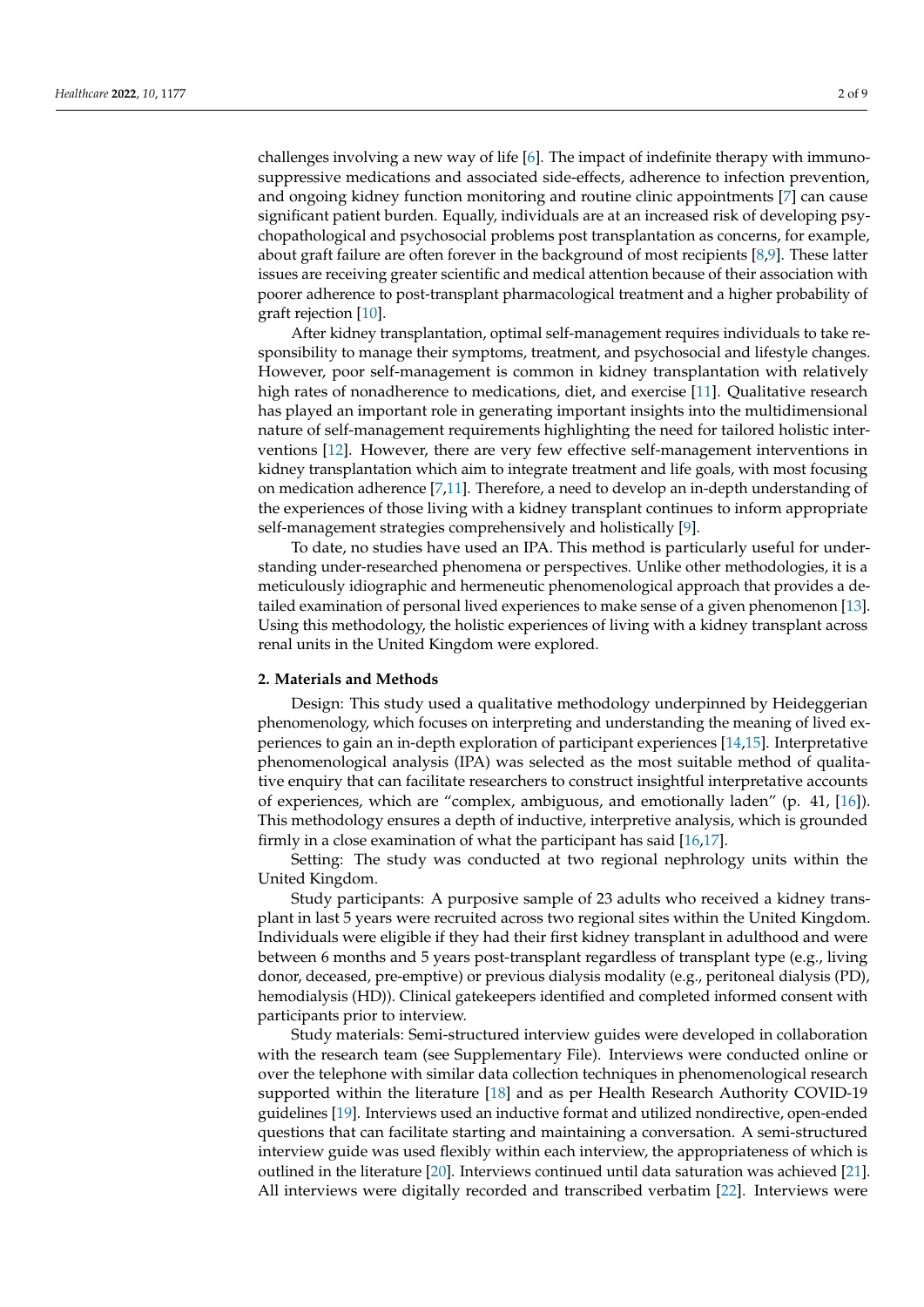conducted between the start of June 2020 and October 2020. Interview time ranged from 39 min to 128 min (average time 55 min).

Analysis: Data were analyzed according to the principles of IPA [\[16\]](#page-7-15). Transcripts were read and analyzed by searching for points of descriptive, linguistic, and conceptual note, in relation to the research aim. Emergent themes were clustered into tables and compared across participants. Whilst analysis was rigorous and sensitive to the context of these individual participants [\[23\]](#page-7-22), it should be noted that interpretations here are bound by the experiences and sense making of this particular sample. The qualitative nature of these findings adds to our understanding of what it is like to live with a kidney transplant. Analysis was undertaken by the first author (C.M.) and audited by additional authors (H.N. and J.R.). Any disagreements about interpretations were discussed until an agreement was reached.

#### **3. Results**

Of the 23 interviews, the average age of participants was 49.4, most participants had an experience of dialysis (HD  $n = 7$ ; PD  $n = 7$ ; HD & PD  $n = 1$ ; no dialysis  $n = 8$ ), and 12 participants received a living kidney transplant (of which eight were pre-emptive); the remaining 11 participants received a deceased kidney transplant.

Qualitative analysis elucidated the impact of living with a kidney transplant. On the basis of these findings, the collective experiences are presented across two key themes, which are "managing ongoing fears of dialysis, distress, and COVID-19" and "dealing with difficult conversations". This section presents each theme using illustrative quotations from the participants' transcripts.

#### **Theme 1: Managing ongoing fears of dialysis, distress and COVID-19**

Interviews helped to demonstrate that transplantation is not an explicable event via which a participant's life is unequivocally re-established or transformed. Participants expressed being extremely grateful and part of something extraordinary, and they related their experience of transplantation to "nothing short of a medical marvel". However, transplantation was also "[an] unbelievable trauma . . . " prolonging an existential crisis whereby neither the physical toll nor the psychological burden of kidney failure was eliminated by receipt of a transplant. Regardless of how long a participant was living with kidney disease, the immediacy for transplantation left participants feeling powerless, fearful, and uncertain about their future. The transplant journey was described as a "living numbness", as well as a sense of shock and being overwhelmed at times, with feelings of instability. Of note, not all participants started dialysis; however, most participants described immense challenges preparing themselves psychologically and physically for the possibility of dialysis, transplantation, and dying. Albeit life-sustaining, dialysis was perceived to be something to be avoided at all costs and associated with a rapid decline in participant functionality and wellbeing,

*"* . . . *[sitting in the waiting room] so [I'm] scared* . . . *I mean I'm sat next to a guy here who's got no leg. He's in a wheelchair because of it. He's on a dialysis machine. He has a kidney and it failed. I've got a guy over the other side, the same happened to him. He's been on dialysis for five, six years. He has to come to hospital three times a week. I mean I am looking around and thinking [scared]* . . . *you know what I mean."*

Post-transplant participants reflected on a lack of personalized participant information and felt less informed about their disease on matters of severity, as well as future selfmanagement. At initial diagnosis, few participants recalled being told that their condition would eventually require dialysis or kidney transplantation. Participants also described varying and surprising surgical outcomes after transplantation. Removal of the dialysis catheter represented an important step; however, previous fistulas left unforgiving "lumps and bumps" (e.g., aneurysm formations). Surgical scars were expected; however, being able to feel the placement of the new kidney was unexpected. Immunosuppressant medication side-effects were also difficult to manage, and adherence required technological assistance,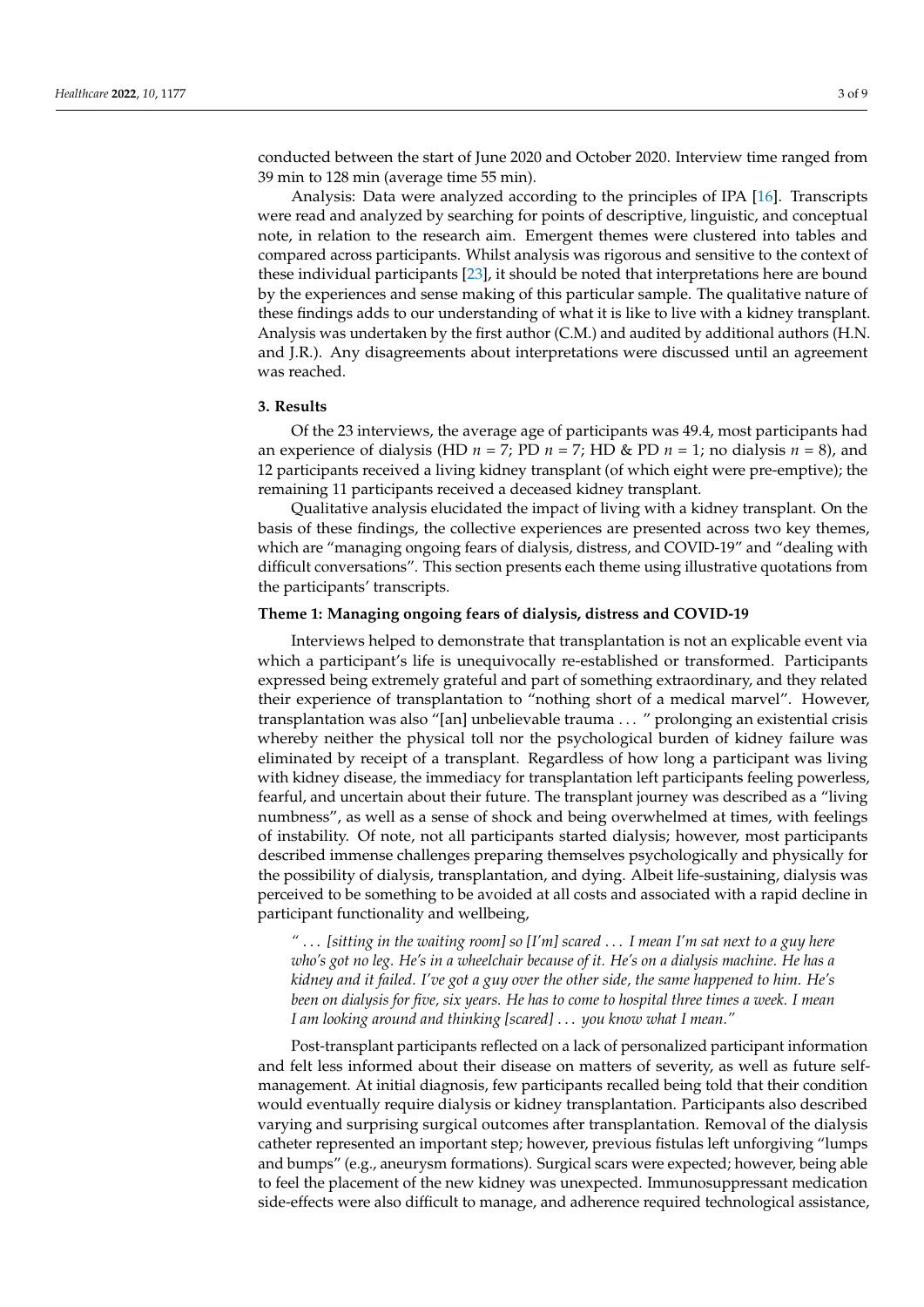*"* . . . *my hair started to fall out and, as a woman, this really upsets me. I asked to stop [that] medication but I was told [my hair would] eventually stop [falling out] but [my hair] will never be the same again* . . . *to get me into the mind set of taking those tablets, [I] had to use my phone to remind me* . . . *I rarely forget now because my phone tells me morning and night* . . . *"*

Fears regarding when, not if, the transplant would fail never escaped a participant. Participants also reported a real and unrelenting fear of returning to or having to start "invasive treatment" in the form of dialysis, at some point in their future. Over time, these worries became less prominent; however, they were easily brought to the forefront by symptoms such as pain. Those transplanted just before or during the COVID-19 pandemic also described a combined sense of wellness and frustration as shielding was advised for all participants. It was important to protect their kidney transplant by adhering to strict shielding, cleaning procedures, and isolation. Many described not seeing their children and partners, which sometimes involved living away from the family home, leading to increased feelings of anxiety, depression, and paranoia,

*"It didn't help the fact that, when I was literally due to go back to work, we got put in lockdown* . . . *Because then I became overly paranoid about leaving the house. I can't leave the house. I can't hurt the kidney. I don't want to risk it. I don't want to risk this virus. I don't want to risk it. So going back to work last week, I've never suffered with panic attacks before or anxiety. And I was a blubbery mess just walking into the doors. Or even sat in the car park. I struggled really badly walking back into work last week."*

## **Theme 2: Dealing with difficult conversations**

Communicating to others about their disease was extremely difficult. Participants recounted numerous reasons why they tended to "kept a lot from [loved ones]", as they "didn't want to worry anyone" and that others would " . . . never really fully understand, completely, really". Participants also described immense pressure from healthcare professionals to ask family and friends to become living donors. Sometimes, a participant did not have anyone to ask. In general, conversations about living donation were less likely to be initiated by the participant; conversations could take several years to bring up with loved ones and sometimes only occurred by chance. Conversely, when conversations took place resulting in a negative experience (non-match outcomes or decline to offer a kidney), participants were unclear how to manage ongoing or sometimes broken relationships,

*"I think, prior to the [transplant] operation* . . . *the [doctor] asked you to ask people if they wanted to give you their kidney. Wow! I couldn't ask anybody in my life. I couldn't ask [anybody]. And I never did."*

Participants reflected on the communicative pressures experienced between participants and those with a living donor. The receipt of a kidney from a deceased donor was considered to sometimes carry a greater sense of relief for participants, whereby potential emotional and physical burdens that would be placed on loved ones would be removed. Post-transplant, participants described a lack of readily available resources for their respective living donors; this included addressing challenges around their physical recovery, as well as their living donors' long-term psychological recovery,

*"* . . . *Because my wife, for example, has now got one kidney. The information that she got was nonexistent. And she fell through a gap, I'm sure. However, there's no literature, standard literature [location-specific] that said, you have donated. You've got one kidney now. You really do need to look after it. Because if it starts failing you haven't got another one to take over capacity. The GP raised an issue about my wife's kidney function, and she had to explain to him that she had donated her kidney to me* . . . *things like that weren't helpful to the process."*

Family members were regarded as the main source of emotional and physical support; however, over time, relationships with partners had changed, and friends had become less available. Participants depicted a sense of loneliness post-transplant that had slowly crept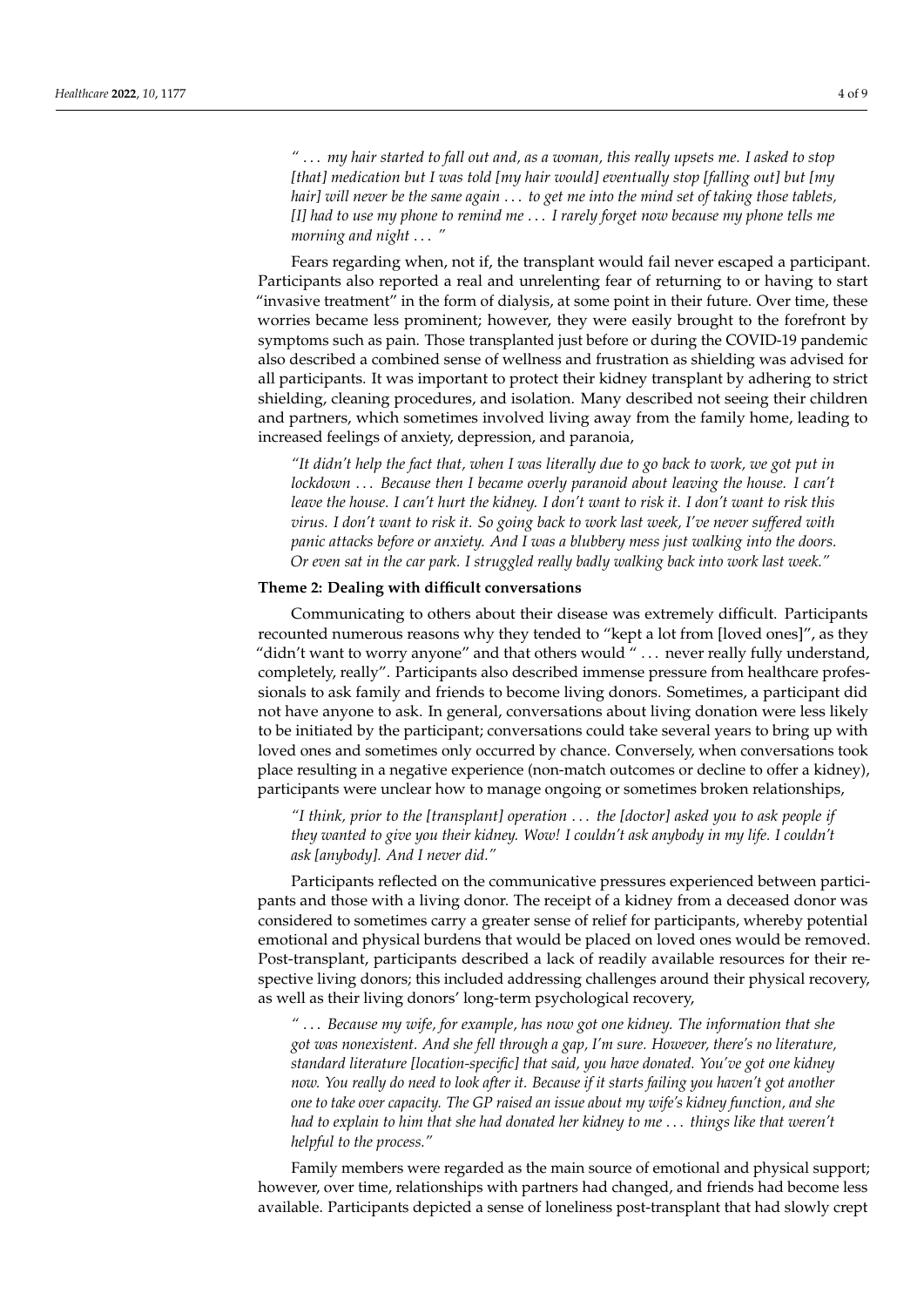in. Starting new relationships also seemed hampered for participants. Younger transplant recipients described avoiding new relationships due to a fear of disclosing their illness. Participants described experiencing rejection and believed ill health had the potential to or had already interfered with personal and romantic relationships,

*"* . . . *I sort of made this conscious decision to not go out with anybody. Because I thought it's too much to take on for anybody to come in. I just was like very* . . . *I'll deal with relationships and all that after my transplant."*

Participants described managing a wide range of socioeconomic challenges alone. This included reducing or exiting work or taking earlier than expected retirement as a result of needing treatment for ESKD. Often, this created worries about financial instability, loss of routine, and changes to one's identity. Younger transplant recipients (<40 years old) described a lack of age-specific information, and they were more likely to do "their own research" on issues relating to their disease and its impact on their physical and social life. They reported current transplant information and, in some cases, staff "didn't really connect to [their] personal [situation]". Issues included sensitive and complex topics such as pregnancy and sexual intimacy, which were not addressed by clinicians, nor did participants feel comfortable to approach staff,

*"We weren't eligible for adoption because at any point this kidney could fail and I would be sick again* . . . *in the midst of it all, I never thought it was appropriate, with everything the doctors were doing for me, you know keeping me alive, to start talking about getting pregnant."*

Not having the "right [kind] of information" from clinicians impacted participants' ability to effectively support and manage their transplant. Information sessions organized by the transplant team for participants to share experiences and ask questions were described as helpful. However, there was pressure not to get "too personal" or ask "the scary questions". This feeling carried over into individual sessions with transplant coordinators where participants continued to feel overwhelmed with which questions to ask and to whom. The importance of balancing the provision of transplant information to avoid distress was noted by participants; however, some felt there was not enough information on the variability of post-transplant outcomes preventing development and creation of future self-goals,

*"A big thing for me was, before the [transplant] operation, we were told that conceiving a child would be a struggle and difficult* . . . *as for life after transplant, I didn't know what I wanted because I didn't know what to expect."*

Participants reported they would continue to rely heavily on their renal transplant team so much that they were unlikely to report to other medical professionals. For example, when referred for psychological support, several participants found themselves receiving support outside renal care. Many felt conversations around transplant recovery with nonrenal specialists lacked the unique understanding and knowledge of a kidney transplant journey to fully support their psychological needs. Participants strongly advocated for "in-house" psychosocial care,

*"I do think that there does need to be some kind of support network or support thing that needs to be there for the mental aspect of it. I think they are great about the diet side, they are great about the medication side, and all of that. It's just the mental health of it. Just because you've had the transplant doesn't mean that everything has been fixed, and sometimes you can unearth things that you didn't even know were there sometimes, as well. It's not being ungrateful to say that you are feeling down after your transplant* . . . *it's just saying, I am still getting over what has happened to me."*

## **4. Discussion**

The results of this qualitative study expand on existing literature regarding psychosocial distress experienced by kidney transplant recipients [\[24–](#page-7-23)[27\]](#page-8-0) by providing a more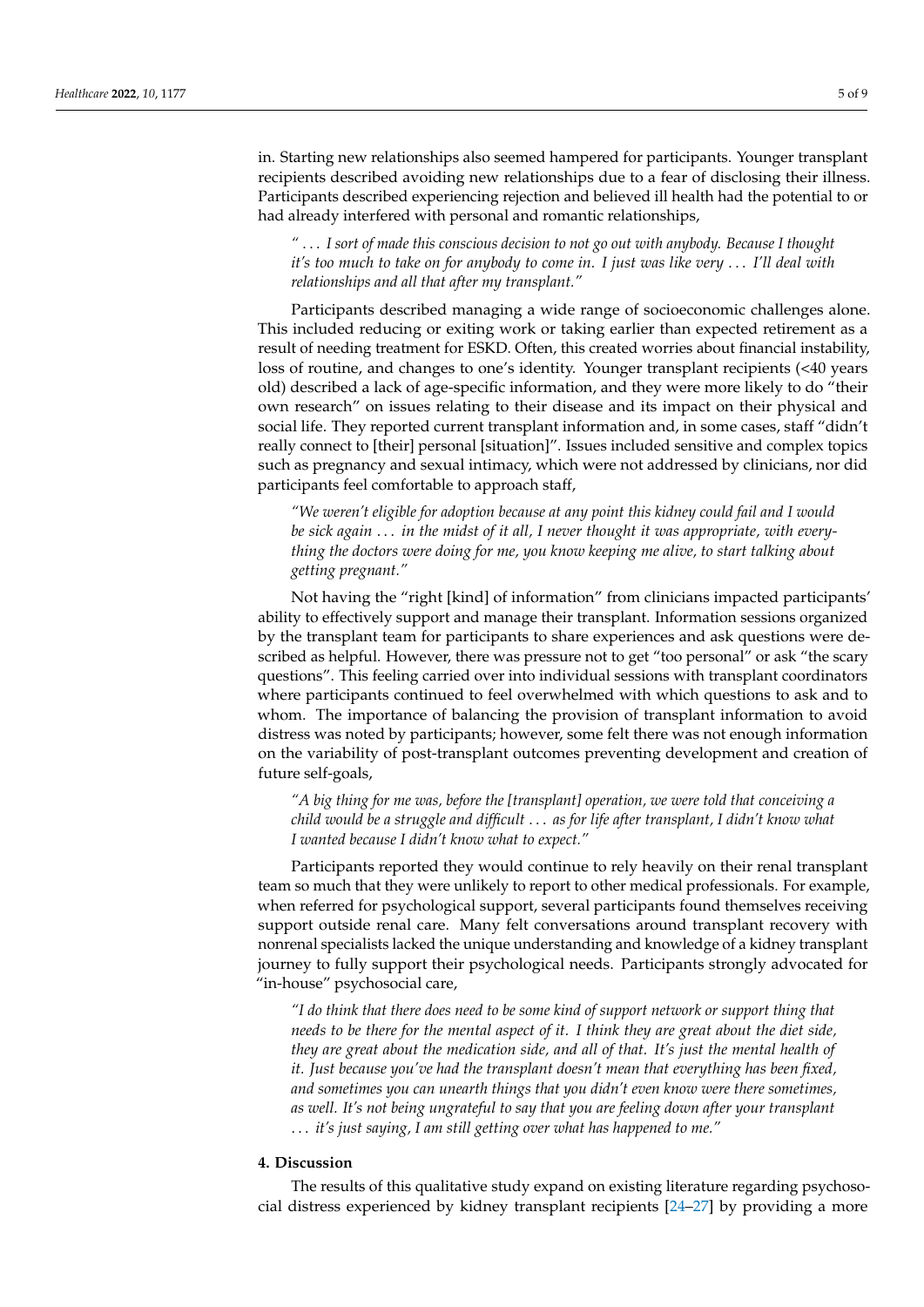in-depth understanding of particular concerns experienced. Participants perceived graft failure as life-threatening, causing varying degrees of anxiety of dialysis initiation, redialysis, re-transplantation, or even immediate death. Ruminating thoughts about death and dying amplified a living numbness, which was only further exacerbated by a new susceptibility to the COVID-19 infection. Equally, participants reflected on the psychosocial challenges before and after their transplantation, which included difficulties around treatment decision-making, avoiding conversations about living donation, reducing work, rethinking relationships, and a failure to identify future life goals adding to an already isolating existence. These experiences helped to demonstrate that living with a kidney transplant cannot be separated into a discrete time (i.e., post-transplant) and requires an understanding of the totality of living with a kidney transplant (i.e., life pre-transplant).

Kidney transplantation is associated with extreme physiological and psychological stressors [\[28\]](#page-8-1). Managing patients' distress has been recognized as integral to clinical outcomes, as well as healthcare resource use [\[29\]](#page-8-2). Distress can impact recovery and rehabilitation, resulting in negative health outcomes post-transplant [\[30\]](#page-8-3), including an increased risk of developing post-traumatic stress disorder. Recent research has documented elevated rates of PTSD in kidney transplant recipients [\[31\]](#page-8-4) with previous dialysis duration and a level of perceived suffering from dialysis as important contributors post-transplant [\[28\]](#page-8-1). Of note, patients undergoing dialysis tend to experience the lowest quality-of-life outcomes post-transplant, and, as most patients with ESKD dialyze before transplant, a greater acknowledgement of the impact of this experience is required [\[32\]](#page-8-5). Unlike other transplanted populations, kidney patients are also more likely to experience improvements in depression and anxiety with a pre-transplant psychological intervention, suggesting unique psychological needs in this patient population [\[30\]](#page-8-3).

The COVID-19 pandemic further demonstrates the urgent need to provide psychological support to this patient population. Participants described increased anxiety and depressive symptoms during the COVID-19 pandemic. This work helps to highlight the mental health impact of the pandemic on individuals managing extreme risks of infection and prolonged isolation. Research on COVID-19 and clinically extremely vulnerable patient populations continues to grow, with studies reporting an increased prevalence of phobic anxieties, depressive reactions, and sleep disorders [\[33\]](#page-8-6). National renal guidelines have mandated timely patient-centered psychosocial care [\[29\]](#page-8-2), emphasizing the importance of appropriate staff training to embed necessary support for patients, via both formal and informal support pathways [\[34\]](#page-8-7). For example, renal clinicians trained in motivational interviewing, a technique used to foster patient engagement and empowerment, has shown beneficial effects in ESKD and could be a useful tool in identifying and addressing emotional distress via informal pathways [\[35](#page-8-8)[–38\]](#page-8-9). Despite recommendations for early screening, immediate and specialist access to more formal psychological support continues to require substantial investment in building a renal psychosocial workforce [\[39\]](#page-8-10).

Difficult conversations about renal disease and transplant were an interesting finding in this study, demonstrating that there continues to be a lack of good evidence to inform renal support services on how best to meet the holistic needs of kidney transplant recipients [\[9\]](#page-7-8). Most distressing are conversations around living donation, whereby participants were set the task of identifying and discussing living donation with loved ones despite receiving limited information and support. Few qualitative studies have explored the impact of "direct recruitment" of a living donor. Much research has focused on recipient–donor health and relationship outcomes [\[40\]](#page-8-11). However, reluctance to approach or recruit donors by participants is a barrier to transplantation [\[26](#page-8-12)[,27\]](#page-8-0). It is important that renal healthcare professionals have a deeper understanding of the patients' psychological, emotional, and social status to help develop a tailored support plan for coping with conversations about living donation. In addition, renal healthcare professionals are pivotal in the provision of education and counselling for individuals with ESKD and living with a kidney transplant; however, they require adequate knowledge, training, and time to conduct this appropriately in the patient-centered manner that is required [\[35–](#page-8-8)[38\]](#page-8-9).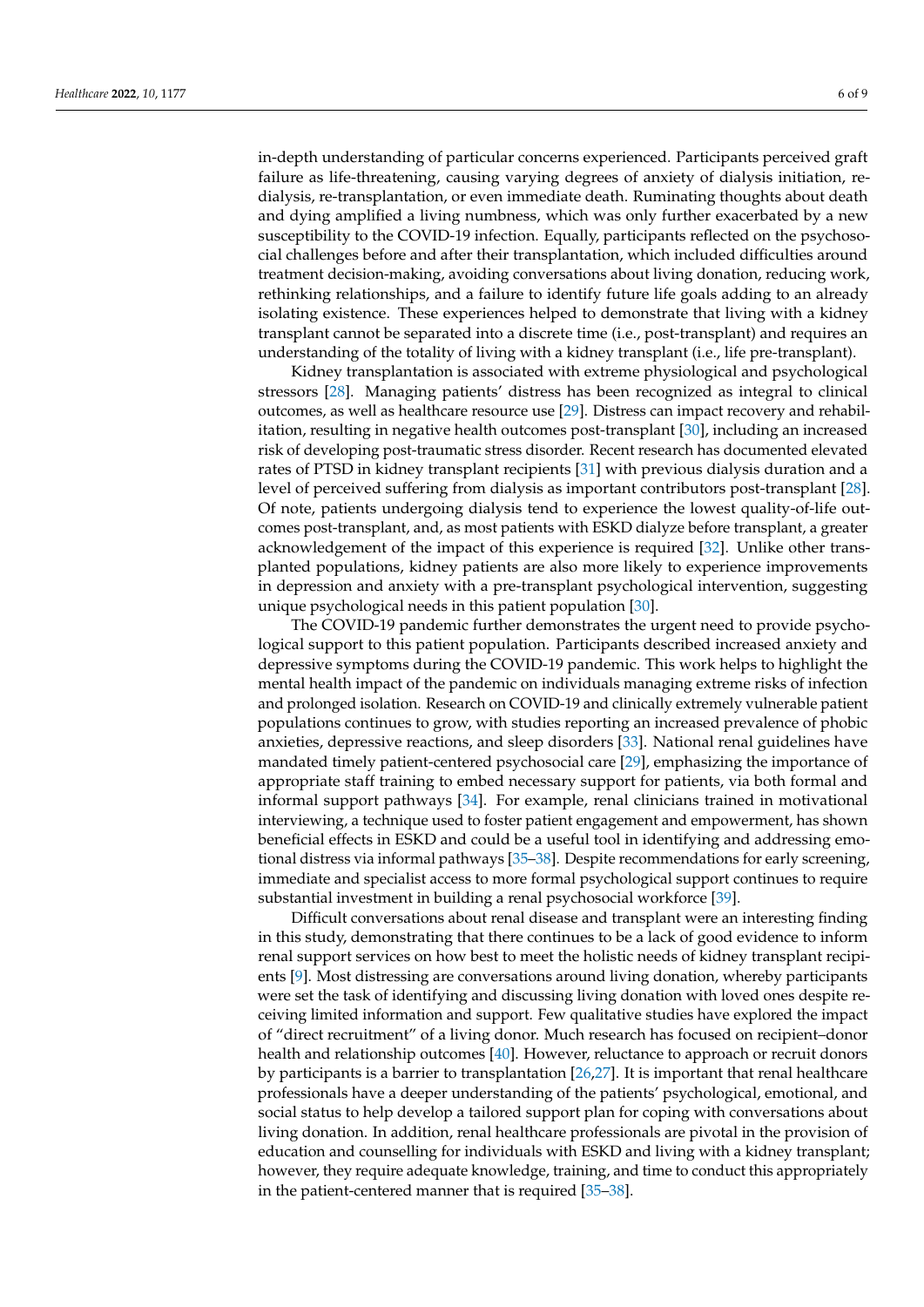This study also found an absence of age-sensitive information relating to relationships, family planning, work, finances, and social life. Younger participants felt they were unable to approach renal clinicians about a wide range of topics impacting their kidney transplant journey. It is important to be able to identify and manage any patient modifiable factors relating to mental health and quality of life. These issues can directly impact patient self-management, increasing the risk of medication nonadherence and graft failure. As younger transplant recipients are a high-risk group for transplant failure [\[41–](#page-8-13)[43\]](#page-8-14), there continues to be a need to better understand barriers to kidney health for this small but vulnerable patient population. Prüfe and colleagues highlighted that "as patients' need for support is not limited to medical questions . . . the roles of psychologists and social workers in a multidisciplinary setting need to be discussed and strengthened" (p. 9, [\[44\]](#page-8-15)). Such multidisciplinary work has been previously recommended [\[39\]](#page-8-10). Alternative strategies have included digital intervention which has shown some promising improvements in selfmanagement [\[45\]](#page-8-16), however, adolescent, and young adult kidney transplantation groups require further investigation [\[46,](#page-8-17)[47\]](#page-8-18).

Of note, this study included a heterogeneous sample of participants despite a focus on a select group (e.g., number of years post-transplant). Therefore, results are not transferable to the entire population of participants living with a kidney transplant. These findings help to reinforce the importance of understanding the lived experiences and the need for holistic support for patients living with a kidney transplant [\[48\]](#page-8-19). Aligning this within a standardized multidisciplinary renal workforce, there is a need to develop novel tools to enhance patient education and psychosocial wellbeing, providing a wide range of options accounting for life-stage, future goals, support needs, and experiences throughout the treatment journey [\[7\]](#page-7-6). Future work should also seek to develop these through codesigned partnerships with patients and healthcare professionals and using mixed-method approaches to test acceptability and effectiveness.

## **5. Conclusions**

This study investigated the lived experience of adult participants living with a kidney transplant. The "participant journey" was the central theme, recommending the need for better integration of the totality of the participant experience into participant information and psychological services in renal healthcare.

**Supplementary Materials:** The following supporting information can be downloaded at [https:](https://www.mdpi.com/article/10.3390/healthcare10071177/s1) [//www.mdpi.com/article/10.3390/healthcare10071177/s1:](https://www.mdpi.com/article/10.3390/healthcare10071177/s1) Table S1: Semi-structured interview schedule example.

**Author Contributions:** Conceptualization, C.M., H.N., A.E.C., S.G., P.G., W.J., A.P.M., F.T. and J.R.; methodology, J.R.; software, C.M.; validation, C.M., H.N. and J.R.; formal analysis, C.M., H.N. and J.R.; investigation, C.M.; data curation, C.M.; writing—original draft preparation, C.M., H.N. and J.R.; writing—review and editing, C.M., H.N., A.E.C., S.G., P.G., W.J., A.P.M., F.T. and J.R.; visualization, C.M., H.N. and J.R.; supervision, H.N. and J.R.; project administration, C.M. and J.R.; funding acquisition, C.M., H.N. and J.R. All authors read and agreed to the published version of the manuscript.

**Funding:** This research was funded jointly by UK Kidney Association and Kidney Care UK, grant number 19-004.

**Institutional Review Board Statement:** The study was conducted in accordance with the Declaration of Helsinki and approved by the Research Ethics Committee (20/WA/0056; 2 March 2020). Governance permissions at both recruiting trusts were secured prior to the study starting.

**Informed Consent Statement:** Informed consent was obtained from all subjects involved in the study. Written informed consent was obtained from the participants to publish this paper.

**Data Availability Statement:** The data presented in this study are available on reasonable request from the corresponding author. The data are not publicly available as it contains information that could compromise the privacy of research participants.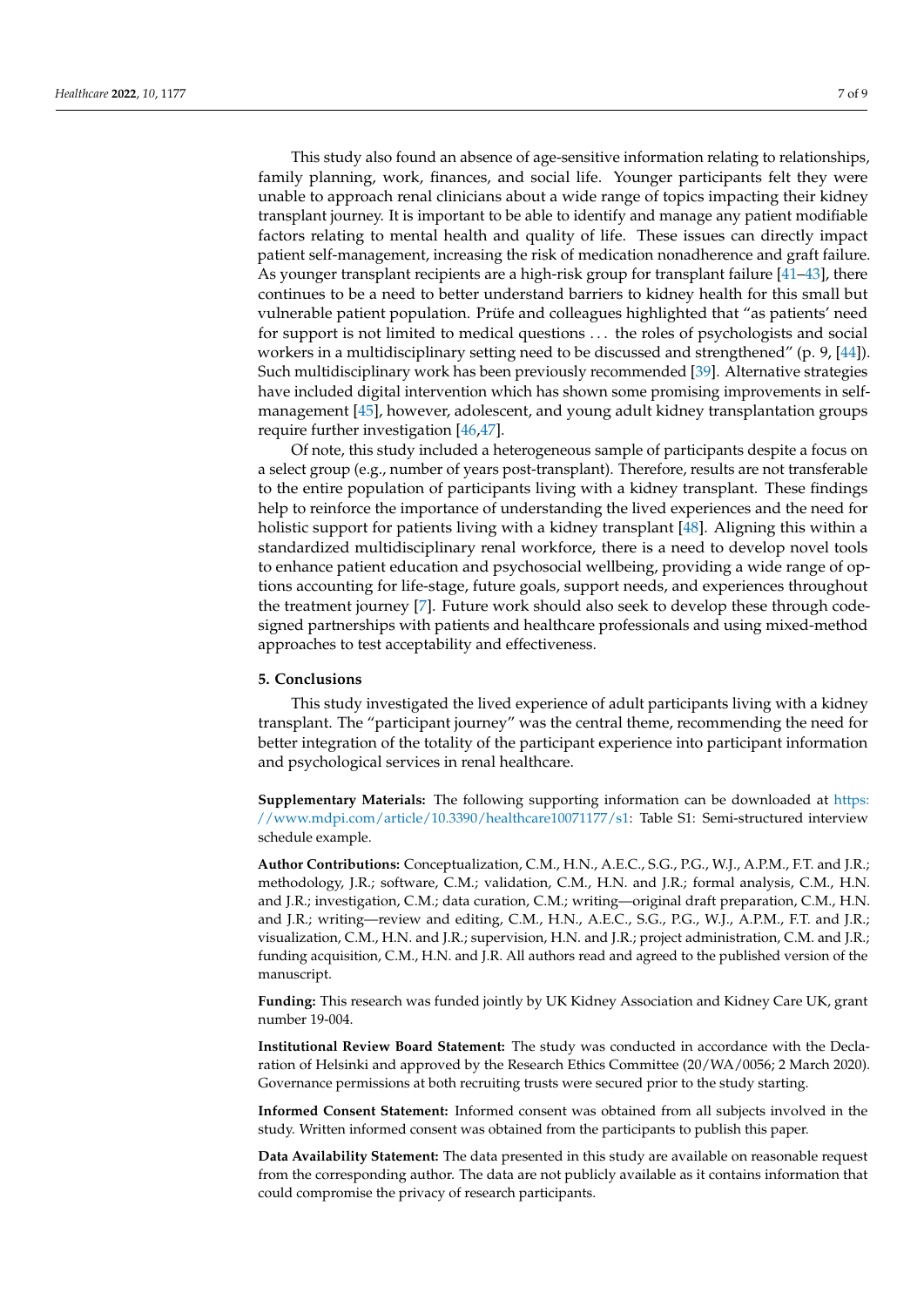**Acknowledgments:** We would like to thank the participants and funders for supporting this research.

**Conflicts of Interest:** The authors declare no conflict of interest.

## **References**

- <span id="page-7-0"></span>1. Chaudhry, D.; Chaudhry, A.; Peracha, J.; Sharif, A. Survival for waitlisted kidney failure patients receiving transplantation versus remaining on waiting list: Systematic review and meta-analysis. *BMJ* **2022**, *376*, e068769. [\[CrossRef\]](http://doi.org/10.1136/bmj-2021-068769) [\[PubMed\]](http://www.ncbi.nlm.nih.gov/pubmed/35232772)
- <span id="page-7-1"></span>2. World Health Organisation. Position Statement on the Proposal for a Global Kidney Exchange. 2018. Available online: <https://www.who.int/transplantation/donation/GKE-statement.pdf> (accessed on 30 April 2022).
- <span id="page-7-2"></span>3. Schulz, T.; Niesing, J.; Homan van der Heide, J.J.; Westerhuis, R.; Ploeg, R.J.; Ranchor, A.V. Great expectations? Pre-transplant quality of life expectations and distress after kidney transplantation: A prospective study. *Br. J. Health Psychol.* **2014**, *19*, 823–838. [\[CrossRef\]](http://doi.org/10.1111/bjhp.12081) [\[PubMed\]](http://www.ncbi.nlm.nih.gov/pubmed/24330416)
- <span id="page-7-3"></span>4. Kaballo, M.A.; Canney, M.; O'Kelly, P.; Williams, Y.; O'Seaghdha, C.M.; Conlon, P.J. A comparative analysis of survival of patients on dialysis and after kidney transplantation. *Clin. Kidney J.* **2018**, *11*, 389–393. [\[CrossRef\]](http://doi.org/10.1093/ckj/sfx117) [\[PubMed\]](http://www.ncbi.nlm.nih.gov/pubmed/29942504)
- <span id="page-7-4"></span>5. Purnell, T.S.; Auguste, P.; Crews, D.C.; Lamprea-Montealegre, J.; Olufade, T.; Greer, R.; Ephraim, P.; Sheu, J.; Kostecki, D.; Powe, N.R.; et al. Comparison of life participation activities among adults treated by hemodialysis, peritoneal dialysis, and kidney transplantation: A systematic review. *Am. J. Kidney Dis.* **2013**, *62*, 953–973. [\[CrossRef\]](http://doi.org/10.1053/j.ajkd.2013.03.022) [\[PubMed\]](http://www.ncbi.nlm.nih.gov/pubmed/23725972)
- <span id="page-7-5"></span>6. Been-Dahmen, J.M.J.; Grijpma, J.W.; Ista, E.; Dwarswaard, J.; Maasdam, L.; Weimar, W.; Van Staa, A.; Massey, E.K. Selfmanagement challenges and support needs among kidney transplant recipients: A qualitative study. *J. Adv. Nurs.* **2018**, *74*, 2393–2405. [\[CrossRef\]](http://doi.org/10.1111/jan.13730) [\[PubMed\]](http://www.ncbi.nlm.nih.gov/pubmed/29869342)
- <span id="page-7-6"></span>7. Rosaasen, N.; Mainra, R.; Shoker, A.; Wilson, J.; Blackburn, D.; Mansell, H. Education Before Kidney Transplantation. *Prog. Transplant.* **2017**, *27*, 58–64. [\[CrossRef\]](http://doi.org/10.1177/1526924816685862)
- <span id="page-7-7"></span>8. Gill, P.; Lowes, L. The Kidney Transplant Failure Experience: A Longitudinal Case Study. *Prog. Transplant.* **2009**, *19*, 114–121. [\[CrossRef\]](http://doi.org/10.1177/152692480901900204)
- <span id="page-7-8"></span>9. De Pasquale, C.; Pistorio, M.L.; Veroux, M.; Indelicato, L.; Biffa, G.; Bennardi, N.; Zoncheddu, P.; Martinelli, V.; Giaquinta, A.; Veroux, P. Psychological and Psychopathological Aspects of Kidney Transplantation: A Systematic Review. *Front. Psychiatry* **2020**, *11*, 106. [\[CrossRef\]](http://doi.org/10.3389/fpsyt.2020.00106)
- <span id="page-7-9"></span>10. Mahdizadeh, A.; Oskouie, F.; Khanjari, S.; Parvizy, S. The need for renovating patient education in kidney transplantation: A qualitative study. *J. Educ. Health Promot.* **2020**, *9*, 154. [\[CrossRef\]](http://doi.org/10.4103/jehp.jehp_574_19)
- <span id="page-7-10"></span>11. Beck, D.; Been-Dahmen, J.; Peeters, M.; Grijpma, J.W.; van der Stege, H.; Tielen, M.; van Buren, M.; Weimar, W.; Ista, E.; Massey, E.; et al. A Nurse-Led Self-Management Support Intervention (ZENN) for Kidney Transplant Recipients Using Intervention Mapping: Protocol for a Mixed-Methods Feasibility Study. *JMIR Res. Protoc.* **2019**, *8*, e11856. [\[CrossRef\]](http://doi.org/10.2196/11856)
- <span id="page-7-11"></span>12. Jamieson, N.J.; Hanson, C.S.; Josephson, M.A.; Gordon, E.J.; Craig, J.C.; Halleck, F.; Budde, K.; Tong, A. Motivations, Challenges, and Attitudes to Self-management in Kidney Transplant Recipients: A Systematic Review of Qualitative Studies. *Am. J. Kidney Dis.* **2016**, *67*, 461–478. [\[CrossRef\]](http://doi.org/10.1053/j.ajkd.2015.07.030) [\[PubMed\]](http://www.ncbi.nlm.nih.gov/pubmed/26372087)
- <span id="page-7-12"></span>13. Peat, G.; Rodriguez, A.; Smith, J. Interpretive phenomenological analysis applied to healthcare research. *Evid.-Based Nurs.* **2019**, *22*, 7–9. [\[CrossRef\]](http://doi.org/10.1136/ebnurs-2018-103017) [\[PubMed\]](http://www.ncbi.nlm.nih.gov/pubmed/30504450)
- <span id="page-7-13"></span>14. Burns, M.; Bally, J.; Burles, M.; Holtslander, L.; Peacock, S. Constructivist Grounded Theory or Interpretive Phenomenology? Methodological Choices Within Specific Study Contexts. *Int. J. Qual. Methods* **2022**, *21*, 16094069221077758. [\[CrossRef\]](http://doi.org/10.1177/16094069221077758)
- <span id="page-7-14"></span>15. Reid, J.; McKenna, H.; Fitzsimons, D.; McCance, T. The experience of cancer cachexia: A qualitative study of advanced cancer participants and their family members. *Int. J. Nurs. Stud.* **2009**, *46*, 606–616. [\[CrossRef\]](http://doi.org/10.1016/j.ijnurstu.2008.10.012) [\[PubMed\]](http://www.ncbi.nlm.nih.gov/pubmed/19081090)
- <span id="page-7-15"></span>16. Smith, J.A.; Osborn, M. Interpretative phenomenological analysis as a useful methodology for research on the lived experience of pain. *Br. J. Pain* **2015**, *9*, 41–42. [\[CrossRef\]](http://doi.org/10.1177/2049463714541642)
- <span id="page-7-16"></span>17. Spiers, J.; Smith, J.A. Waiting for a kidney from a deceased donor: An interpretative phenomenological analysis. *Psychol. Health Med.* **2016**, *21*, 836–844. [\[CrossRef\]](http://doi.org/10.1080/13548506.2015.1112415)
- <span id="page-7-17"></span>18. McVeigh, C.; Reid, J.; Larkin, P.; Porter, S.; Hudson, P. The experience of palliative care service provision for people with non-malignant respiratory disease and their family carers: An all-Ireland qualitative study. *J. Adv. Nurs.* **2018**, *74*, 383–394. [\[CrossRef\]](http://doi.org/10.1111/jan.13453)
- <span id="page-7-18"></span>19. Guidance about COVID-19 for Sponsors, Sites and Researchers [Internet]. Health Research Authority. 2020. Available online: <https://www.hra.nhs.uk/covid-19-research/covid-19-guidance-sponsors-sites-and-researchers/> (accessed on 12 April 2020).
- <span id="page-7-19"></span>20. Alase, A. The Interpretative Phenomenological Analysis (IPA): A Guide to a Good Qualitative Research Approach. *Int J Educ Literacy Stud.* **2017**, *5*, 9–19. [\[CrossRef\]](http://doi.org/10.7575/aiac.ijels.v.5n.2p.9)
- <span id="page-7-20"></span>21. Sim, J.; Saunders, B.; Waterfield, J.; Kingstone, T. Can sample size in qualitative research be determined a priori? *Int. J. Soc. Res. Methodol.* **2018**, *21*, 619–634. [\[CrossRef\]](http://doi.org/10.1080/13645579.2018.1454643)
- <span id="page-7-21"></span>22. Yardley, L. Dilemmas in qualitative health research. *Psychol. Health* **2000**, *15*, 215–228. [\[CrossRef\]](http://doi.org/10.1080/08870440008400302)
- <span id="page-7-22"></span>23. Cukor, D.; Coplan, J.; Brown, C.; Friedman, S.; Cromwell-Smith, A.; Peterson, R.A.; Kimmel, P.L. Depression and anxiety in urban hemodialysis patients. *Clin. J. Am. Soc. Nephrol.* **2007**, *2*, 484–490. [\[CrossRef\]](http://doi.org/10.2215/CJN.00040107) [\[PubMed\]](http://www.ncbi.nlm.nih.gov/pubmed/17699455)
- <span id="page-7-23"></span>24. Lonargáin, D.Ó.; Brannigan, D.; Murray, C. The experience of receiving a kidney transplant from a deceased donor: Implications for renal services. *Psychol. Health* **2017**, *32*, 204–220. [\[CrossRef\]](http://doi.org/10.1080/08870446.2016.1254214)